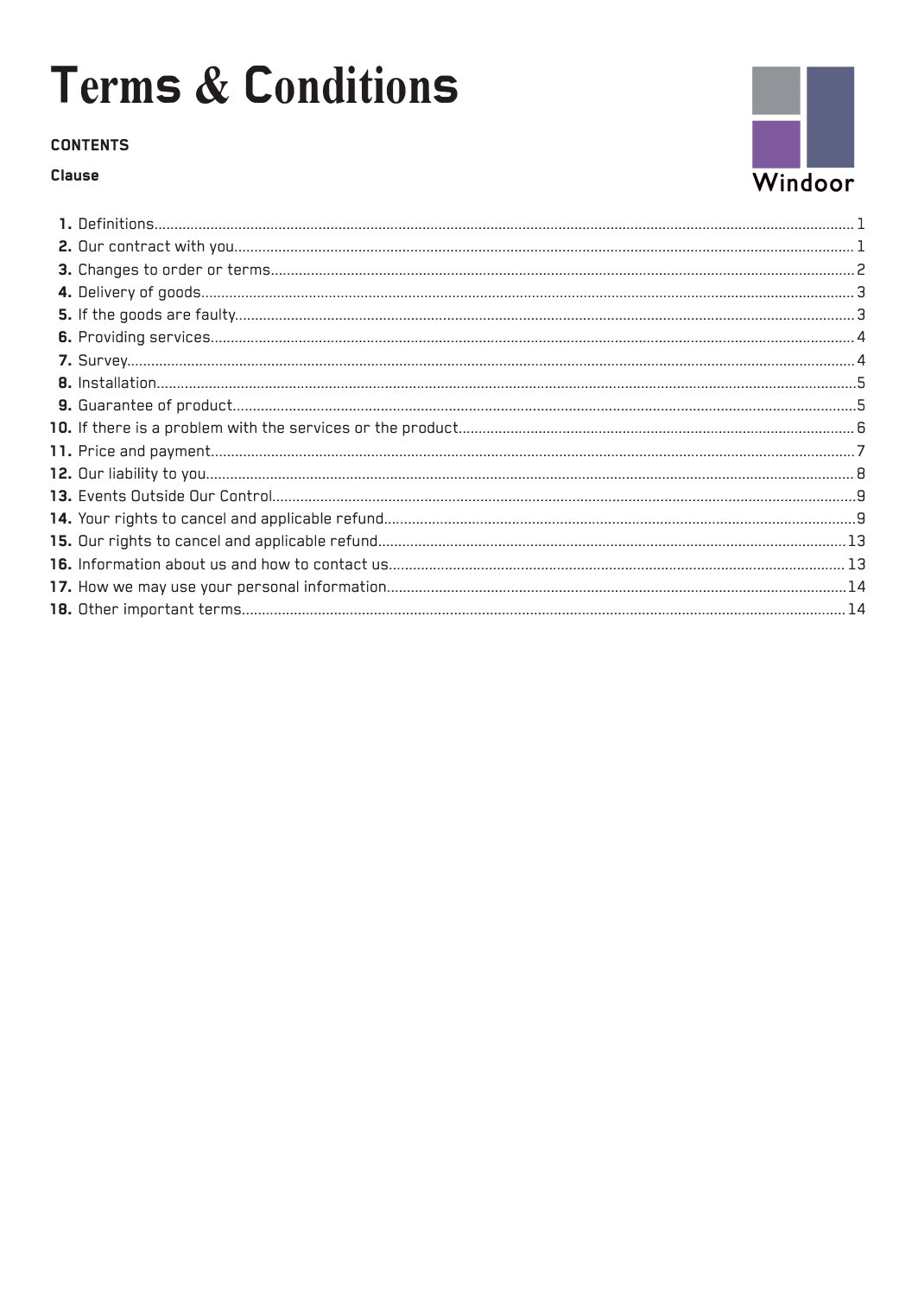### **OUR TERMS**

### **1. DEFINITIONS**



- Ca) Event Outside Our Control: is defined in clause 13.2;
- (b) Goods: the goods that We are selling to you as set out in the Order;
- Cc) Guarantee: the guarantee attached to these Terms;
- Cd) Order: your order for the Goods and/or Services;
- Ce) Product: the product We create for you as a result of the Services, as set out in the Order;
- Cf) Services: the services that We are providing to you as set out in the Order;
- Cg) Terms: the terms and conditions set out in this document; and

Ch) We/Our/Us: Windoor Online Limited, Company Registration Number 116772511, 182 Swan Avenue, Bingley, West Yorkshire, BD16 3PA.

1.2 When We use the words "writing" or "written" in these Terms, this will include e-mail unless We say otherwise.

### **2. OUR CONTRACT WITH YOU**

- 2.1 These are the terms and conditions on which We supply Goods, or Services, or both Goods and Services, to you.
- 2.2 Please ensure that you read these Terms carefully, and check that the details on the Order and these Terms are complete and accurate, before you confirm the Order. If you think that there is a mistake or require any changes, please contact Us to discuss. We will confirm any changes in writing to avoid any confusion between you and Us.
- 2.3 When you submit the Order to Us, this does not mean We have accepted your order for Goods and/or Services. Our acceptance of the Order will take place as described in clause 2.4. If We are unable to supply you with the Goods and/or Services, We will inform you of this and We will not process the Order.
- 2.4 These Terms will become binding on you and Us when We issue you with a written acceptance of an Order, at which point a contract will come into existence between you and Us.
- 2.5 We shall assign an order number to the Order and inform you of it when We confirm the Order. Please quote the order number in all subsequent correspondence with Us relating to the Order.
- 2.6 Our website, catalogue and brochure are solely for the promotion of Our Goods in the UK. Unfortunately, while we may agree to accept orders from addresses outside the UK mainland we do not deliver to areas outside the UK mainland or the Isle of Wight and do not have servicing engineers operating in these areas.
- 2.7 The images of the Goods on Our website and in Our catalogue or brochure or any other literature are for illustrative purposes only. Although We have made every effort to display the colours accurately, We cannot guarantee that the printed pictures accurately reflect the colour of the Goods. Your Goods may vary slightly from those images. Although We have made every effort to be as accurate as possible, because our Goods are handmade, all sizes, weights, capacities, dimensions and measurements indicated in Our catalogue or brochure have a 2% tolerance.

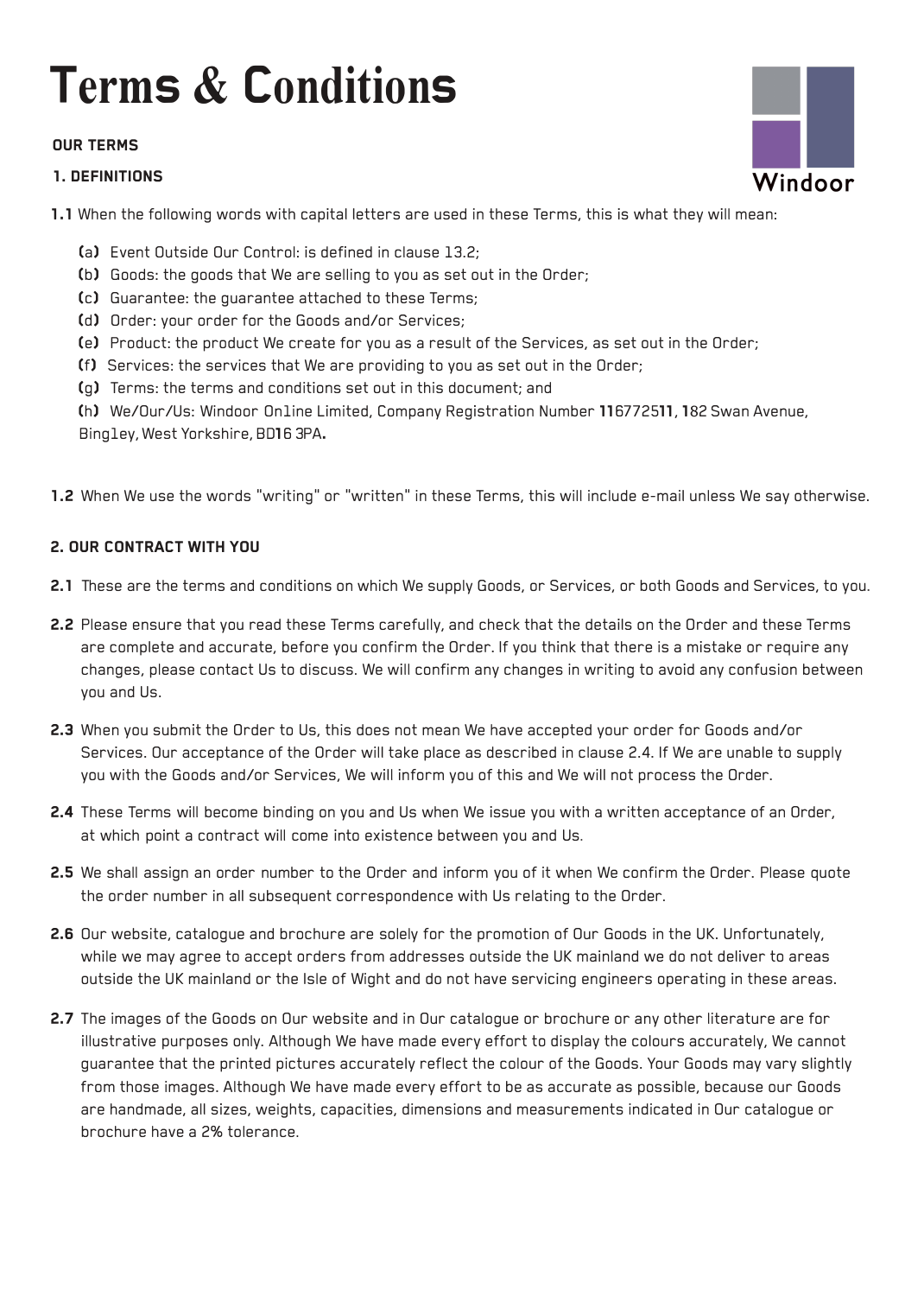### **OUR TERMS**

### **3. CHANGES TO ORDER OR TERMS**

- 3.1 We may revise these Terms from time to time to reflect changes in relevant laws and regulatory requirements.
- 3.2 If We have to revise these Terms under clause 3.1, We will give you at least one month's written notice of any changes to these Terms before they take effect. You can choose to cancel the contract in accordance with clause 14.12(c).
- **3.3** You may make a change to the Order for Goods and/or Services within 7 calendar days of placing an Order by contacting Us, except in the case of made-to-measure Goods. Where this means a change in the total price of the Goods and/or Services, We will notify you of the amended price in writing. You can choose to cancel the Order in accordance with clause 14 in these circumstances.
- **3.4** If you wish to cancel an Order before it has been fulfilled, please see your right to do so in clause 14. In the case of made-to-measure Goods, unfortunately, because We make these Goods to your specific requirements, you will not be able to cancel an Order once we have accepted it in accordance with Clause 2.4

### **4. DELIVERY OF GOODS**

- 4.1 Please note that timescales for delivery and delivery charges will vary depending on the availability of the Goods and your address. We do not accept orders from or deliver to addresses outside the UK mainland or to the Isle of Wight.
- **4.2** We will contact you with an estimated delivery week on the day on which we receive payment from you in cleared funds after we have accepted your order. On the week prior to the estimated delivery week We will contact you and provide you with an estimated day of delivery. Occasionally Our delivery to you may be affected by an Event Outside Our Control. See clause 13 for Our responsibilities when this happens.
- **4.3** If we miss the delivery deadline for any Goods then you may cancel your Order straight away if any of the following apply:
	- (a) We have refused to deliver the Goods;
	- (b) delivery within the delivery deadline was essential (taking into account all the relevant circumstances); or
	- Cc) you told Us before we accepted your order that delivery within the delivery deadline was essential.
- **4.4** If you do not wish to cancel your order straight away, or do not have the right to do so under clause 4.3, you can give Us a new deadline for delivery, which must be reasonable, and you can cancel your Order if We do not meet the new deadline.
- **4.5** If you do choose to cancel your Order for late delivery under clause 4.4 or clause 4.5, you can do so for just some of the Goods or all of them, unless splitting them up would significantly reduce their value. If the Goods have been delivered to you, you will have to return them to Us or allow Us to collect them, and We will pay the costs of this. After you cancel your Order We will refund any sums you have paid to Us for the cancelled Goods and their delivery.
- **4.6** Delivery of an Order shall be completed when We deliver the Goods to the address you gave Us and the Goods will be your responsibility from that time.
- 4.7 You own the Goods once We have received payment in full.

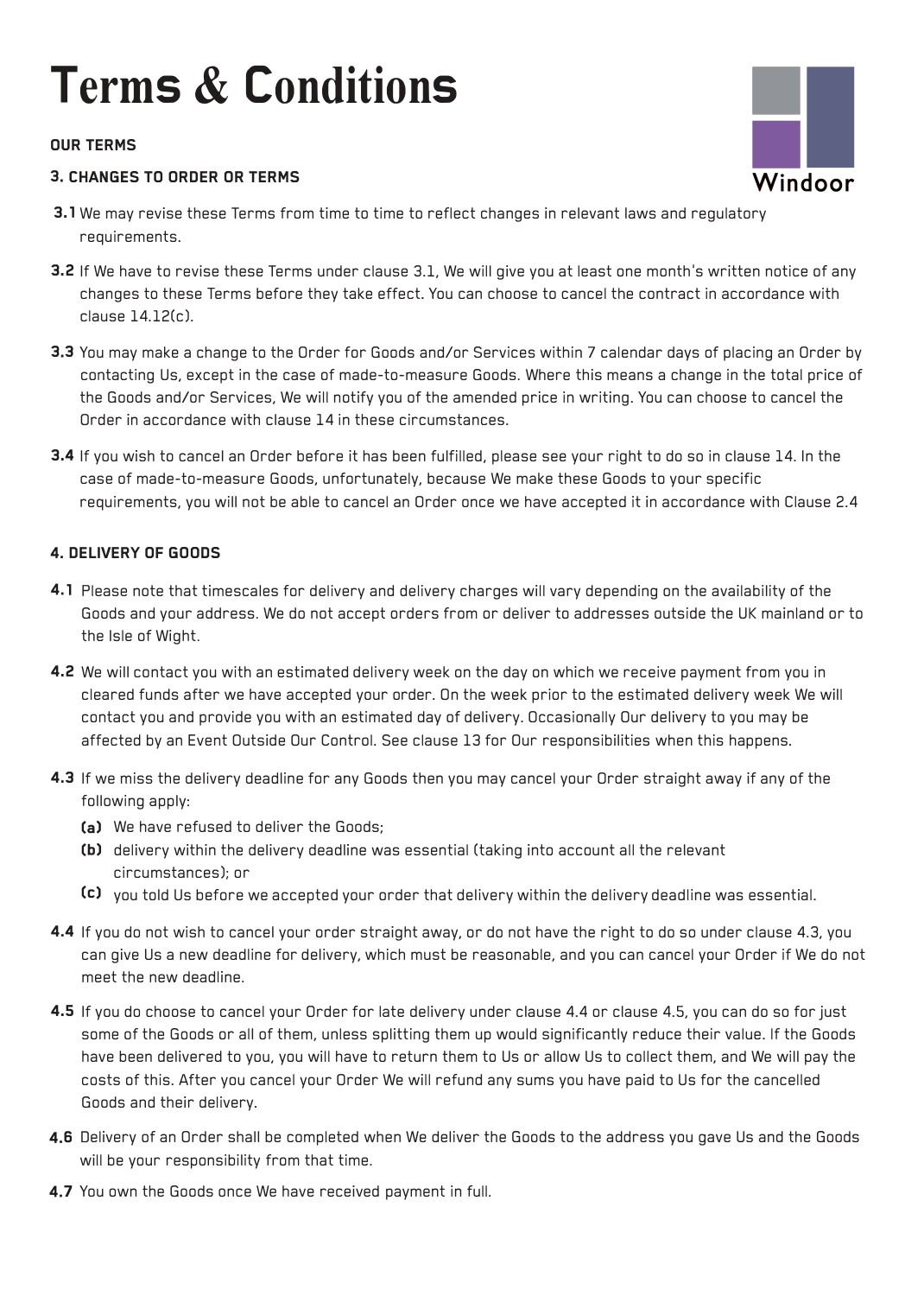### **OUR TERMS**

### **5. IF THE GOODS ARE FAULTY**

As a consumer, you have legal rights in relation to Goods that are faulty or not as described. We are under a legal duty to supply Goods that are in conformity with this contract. Advice about your legal rights is available from your local Citizens' Advice Bureau or Trading Standards office. Nothing in these Terms will affect these legal rights.

### **6. PROVIDING SERVICES**

- 6.1 We will supply the Services to you from the date set out in the Order until the estimated completion date set out in the Order.
- 6.2 We will make every effort to complete the Services on time. However, there may be delays due to an Event Outside Our Control. See clause 13 for Our responsibilities when an Event Outside Our Control happens.
- 6.3 We may need certain information from you that is necessary for Us to provide the Services. We will contact you about this. If you do not, after being asked by Us, provide Us with such reasonable information that We require to carry out the Services, or you provide Us with incomplete or incorrect information, We may make an additional charge of a reasonable sum to cover any extra work that is required. We will not be liable for any delay or non-performance where you have not provided this information to Us after We have asked. If We suspend the Services under this clause 6.3, you do not have to pay for the Services while they are suspended, but this does not affect your obligation to pay any invoices We have already sent you.
- **6.4** We may have to suspend the Services if We have to deal with technical problems, or to make improvements agreed between you and Us in writing to the Services. We will contact you to let you know in advance where this occurs, unless the problem is urgent or an emergency. You do not have to pay for the Services while they are suspended under this clause 6.4 but this does not affect your obligation to pay for any invoices We have already sent you.
- 6.5 If you do not pay Us for the Services when you are supposed to as set out in clause 11.7, We may suspend the Services with immediate effect until you have paid Us the outstanding amounts (except where you dispute an invoice under clause 11.9). We will contact you to tell you this. This does not affect Our right to charge you interest under clause 11.8.
- **6.6** If We design the Product for you, We will own the copyright, design right and all other intellectual property rights in the Product and any drafts, drawings or illustrations We make in connection with the Product for you.

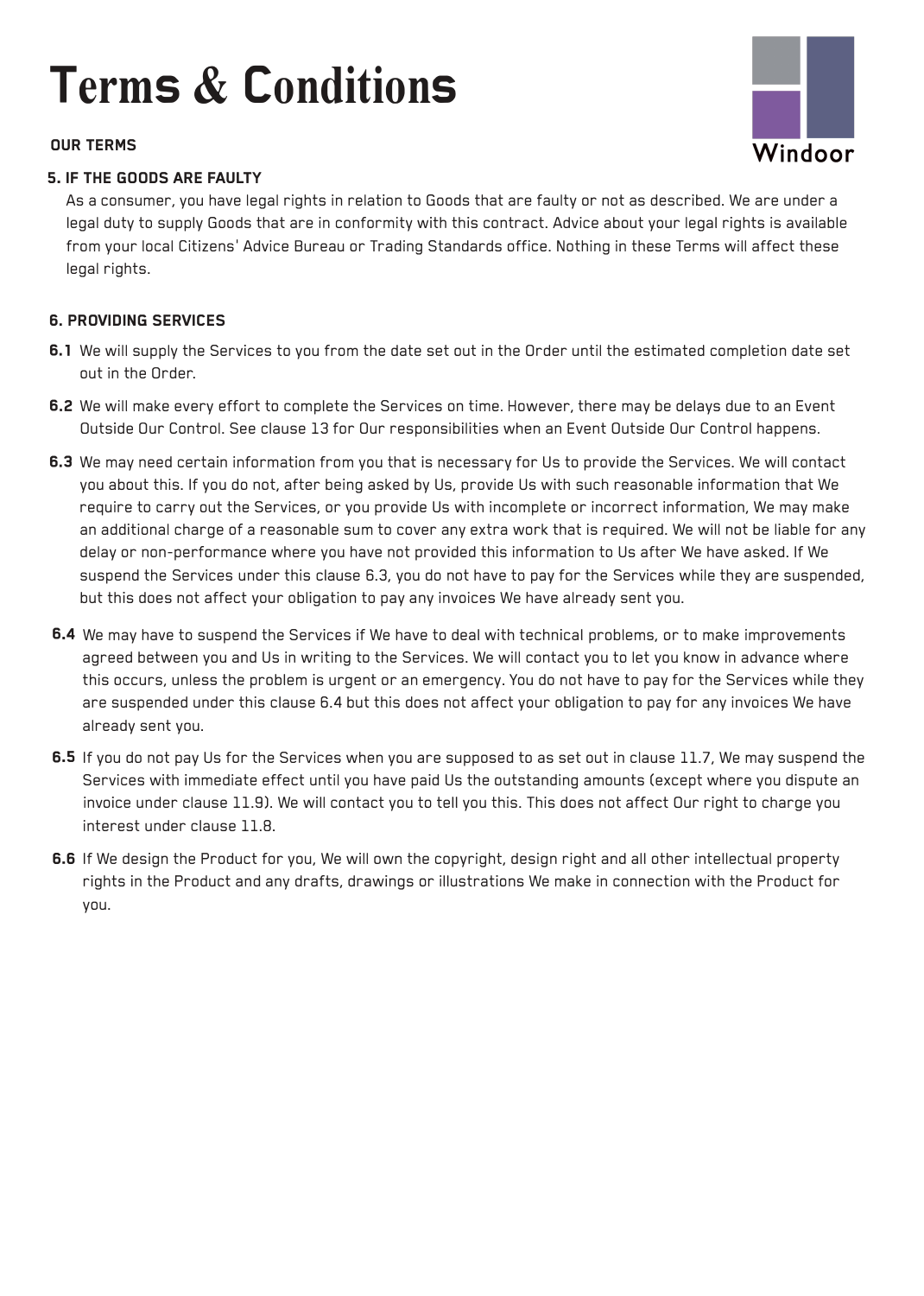### **OUR TERMS**

### **7.SURVEY**

- Windoor
- 7.1 We will try to carry out the survey as soon as possible before the Order is completed.
- 7.2 When We carry out the survey at your property our surveyor may find additional work that will have to be dealt with before we can carry out the contract. If We are able to carry out such work ourselves, We will quote for doing so. If you are not prepared to pay Our price for the remedial work, you may have it carried out by someone else before you proceed with your contract with us.
- 7.3 If you instruct us to carry out a survey and you place an order with Us to supply the Products but not the installation Services, you accept it is your responsibility for ensuring that the measurements and dimensions of the Products specified in the Order are correct and accurate and you agree that we shall have no liability in respect of any incorrect dimensions and/or measurements. Unfortunately, We cannot accept the return of made-to-measure Goods if the reason for the return is because you provided Us with incorrect measurements. However, this will not affect your legal rights as a consumer in relation to made-to-measure Goods that are faulty or not as described. Advice about your legal rights is available at your local Citizen's Advice Bureau or Trading Standards office.

### **8. INSTALLATION**

- 8.1 Our Order confirmation will contain either an anticipated start date for installation of the Product or an anticipated delivery time.
- 8.2 If We are unable to start installation by the anticipated start date, (unless caused by circumstances beyond our control) you will be entitled to require Us to start within a further six weeks.
- 8.3 The Product shall be installed in accordance with the relevant Building Regulations, British and European standards, or, where these do not exist, Certass standards.
- 8.4 When We carry out the installation our installers may find additional work in your property that will have to be dealt with by you before We can continue.
- 8.5 We shall take every reasonable precaution to protect your property and possessions, and we carry insurance in case anything is accidentally damaged by us.
- 8.6 We suggest that you clear the areas in your property where we are installing the Product and put away anything that has monetary or sentimental value in a safe place.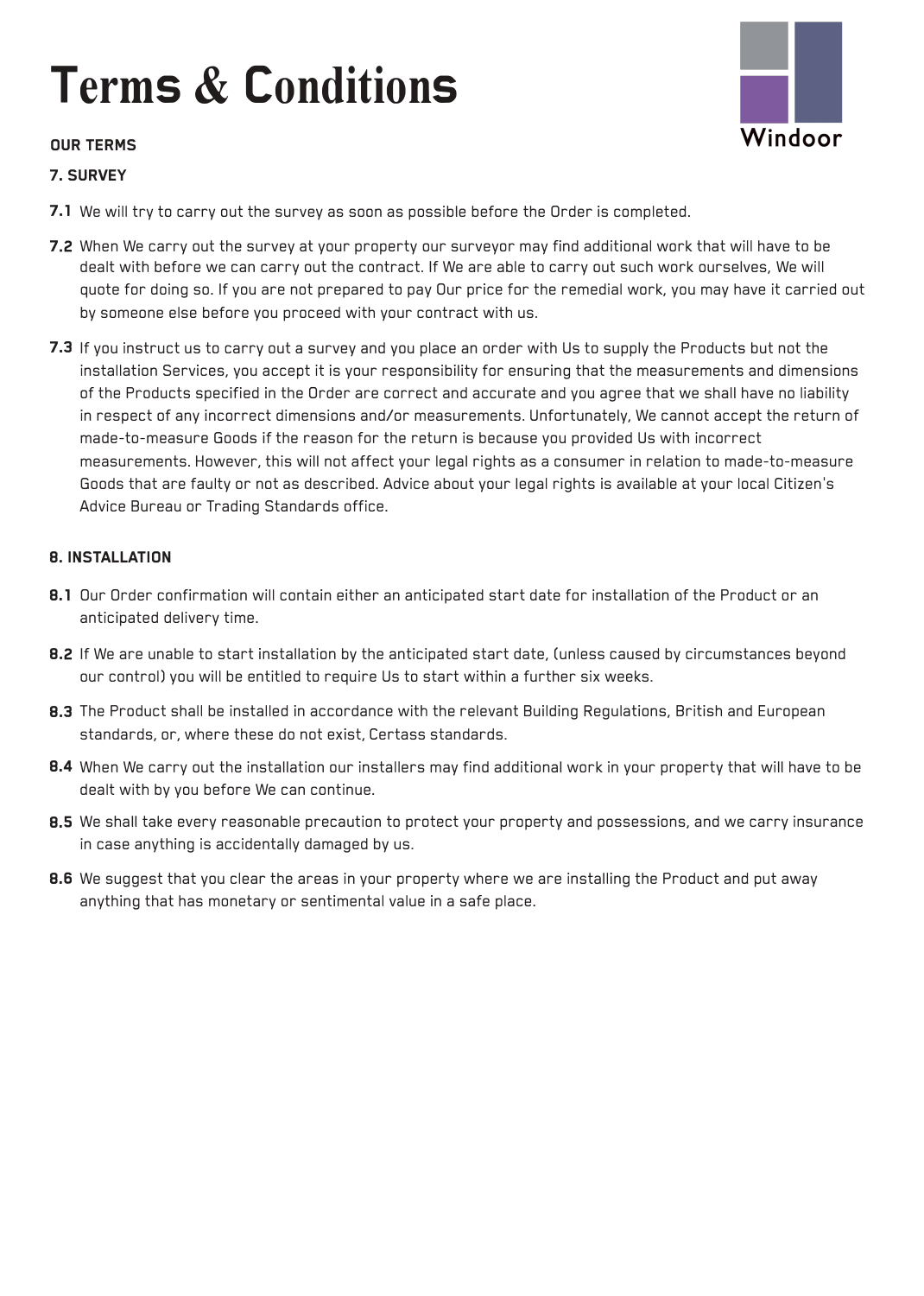

### **9. GUARANTEE OF PRODUCT**

9.1 If we have guaranteed the Product as specified in the Guarantees the terms of the Guarantee shall apply to the Product. However, the Guarantee will not apply in the circumstances described in clause 9.2.

Vindoor

- **9.2** This Guarantee does not apply to any defect in the Product arising from:
	- (a) fair wear and tear;
	- Cb) wilful damage, abnormal storage or working conditions, accident, negligence by you or by any third party;
	- (c) misuse, neglect, lack of maintenance or from causes beyond Our control (such as fire, flooding, criminal damage etc);
	- (d) internal condensation caused by excess moisture in the domestic environment or external condensation which can occur in certain climatic conditions;
	- (e) if you fail to operate or use the Product in accordance with the user instructions or any guidelines supplied by us;
	- (f) any alteration or repair by you or by a third party who is not one of Our authorised repairers;
	- (g) any specification provided by you;
	- (h) minor imperfections in and on glass arising from manufacturing outside the scope of the visual quality standards of the GGF; and
	- (i) in the event of any exclusions specified in the Guarantee.
- **9.3** You must notify us of any defects in the Product or Services within 28 days of discovery of the defect, preferably in writing using our complaints procedure set out in clause 16.2.
- 9.4 This guarantee is in addition to your legal rights in relation to the Goods that are faulty or not as described. We are under a legal duty to supply Goods that are in conformity with this contract. Advice about your legal rights is available from your local Citizens' Advice Bureau or Trading Standards office.

### **10. IF THERE IS A PROBLEM WITH THE SERVICES OR THE PRODUCT**

- **10.1** In the unlikely event that there is any defect with the Services or Product:
	- (a) please contact Us and tell Us as soon as reasonably possible;
	- (b) please give Us a reasonable opportunity to repair or fix any defect; and
	- Cc) We will make every effort to repair or fix the defect as soon as reasonably practicable.
- **10.2** You will not have to pay for Us to repair or fix a defect with the Services or Product under this clause 10.1. However, if we are called out to your property and there is no defect with the Services or Product we reserve the right to charge a reasonable call out fee. We will provide information about those charges before we attend your property.
- **10.3** As a consumer, you have legal rights in relation to Services not carried out with reasonable skill and care, or if the materials We use are faulty or not as described. Advice about your legal rights is available from your local Citizens' Advice Bureau or Trading Standards office. Nothing in these Terms will affect these legal rights.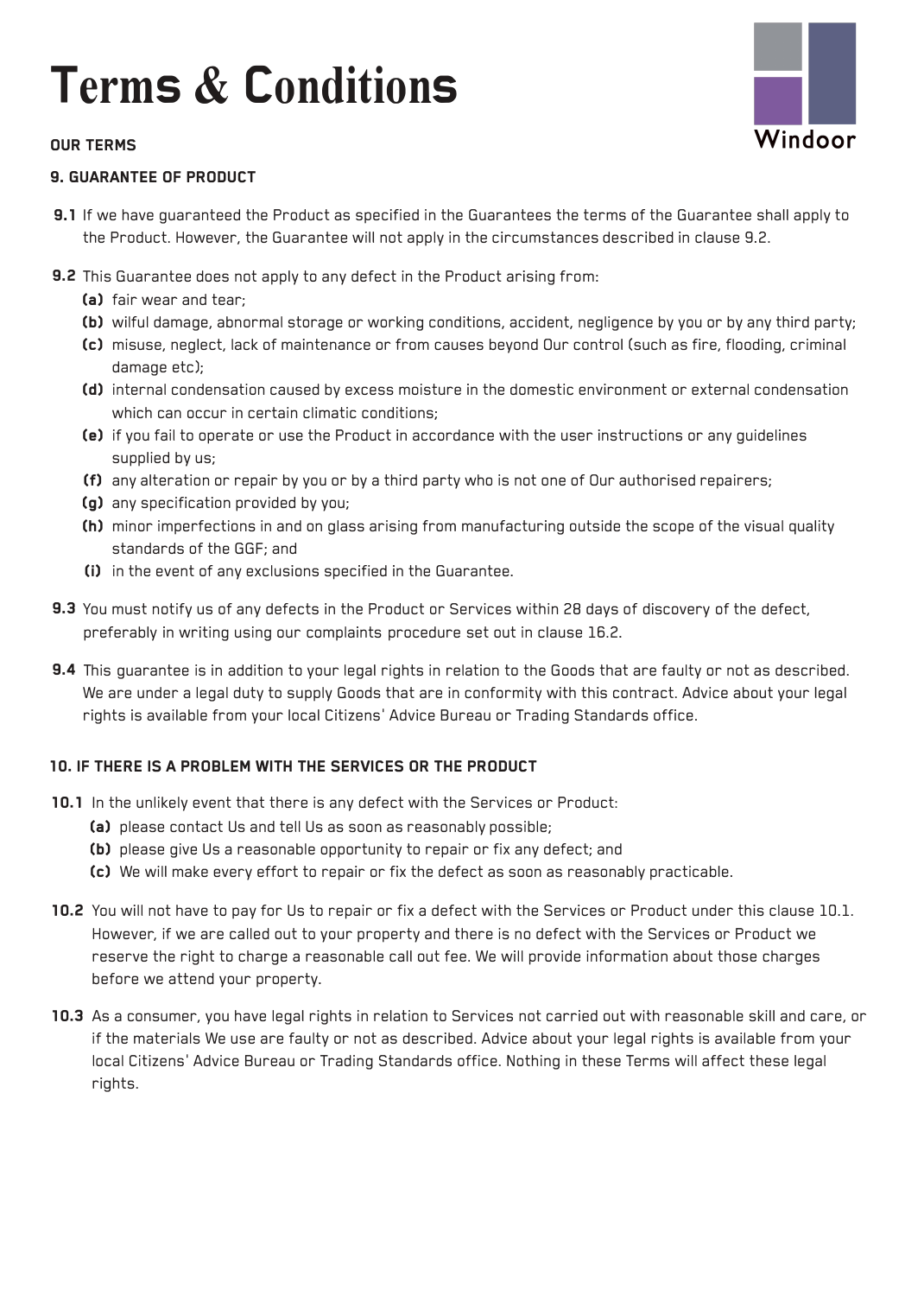### OUR TERMS

### 11. PRICE AND PAYMENT

- Windoor
- 11.1 The price of the Goods and/or the Services will be set out in the Order. Our prices may change at any time, but price changes will not affect Orders that you have already placed.
- 11.2 These prices include VAT. However, if the rate of VAT changes between the date of the Order and the date of delivery or performance, We will adjust the rate of VAT that you pay, unless you have already paid for the Goods and/or Services in full before the change in the rate of VAT takes effect.
- 11.3 The prices for the delivery costs are usually shown separately on the Order but are included in the total overall price specified in the Order, which will be added to the total amount due.
- 11.4 It is always possible that, despite Our best efforts, some of the Goods We sell may be incorrectly priced. We will normally check prices as part of Our despatch procedures so that, where the Goods' correct price is less than Our stated price, We will charge the lower amount when dispatching the Goods to you. If the Goods' correct price is higher than the price stated on our literature or website We will contact you to tell you and wait for your instructions. If the pricing error is obvious and unmistakable and could have reasonably been recognised by you as a mispricing, We do not have to provide the Goods to you at the incorrect (lower) price.
- 11.5 Where We are providing Goods to you, you must make payment for Goods in advance by credit, debit card or by way of direct bank transfer. We do not accept payment by cheque.
- 11.6 Where We are providing Services to you, We will usually ask you to make an advance payment of the price of the Services. Your rights to a refund on cancellation are set out in clause 14. We will invoice you for the balance of the Services either at intervals during the carrying out of the Services or on or any time after We have performed the Services. You must pay each invoice in cleared monies within 7 calendar days at the date of invoice by such method as We shall reasonably require.
- 11.7 If you do not make any payment due to Us by the due date for payment, We may charge interest to you on the overdue amount at the rate of 3% a year above the base lending rate of Barclays Bank PLC from time to time. This interest shall accrue on a daily basis from the due date until the date of actual payment of the overdue amount, whether before or after judgment. You must pay Us interest together with any overdue amount.
- 11.8 However, if you dispute an invoice in good faith and contact Us to let Us know promptly after you have received an invoice that you dispute it, clause 11.7 will not apply for the period of the dispute.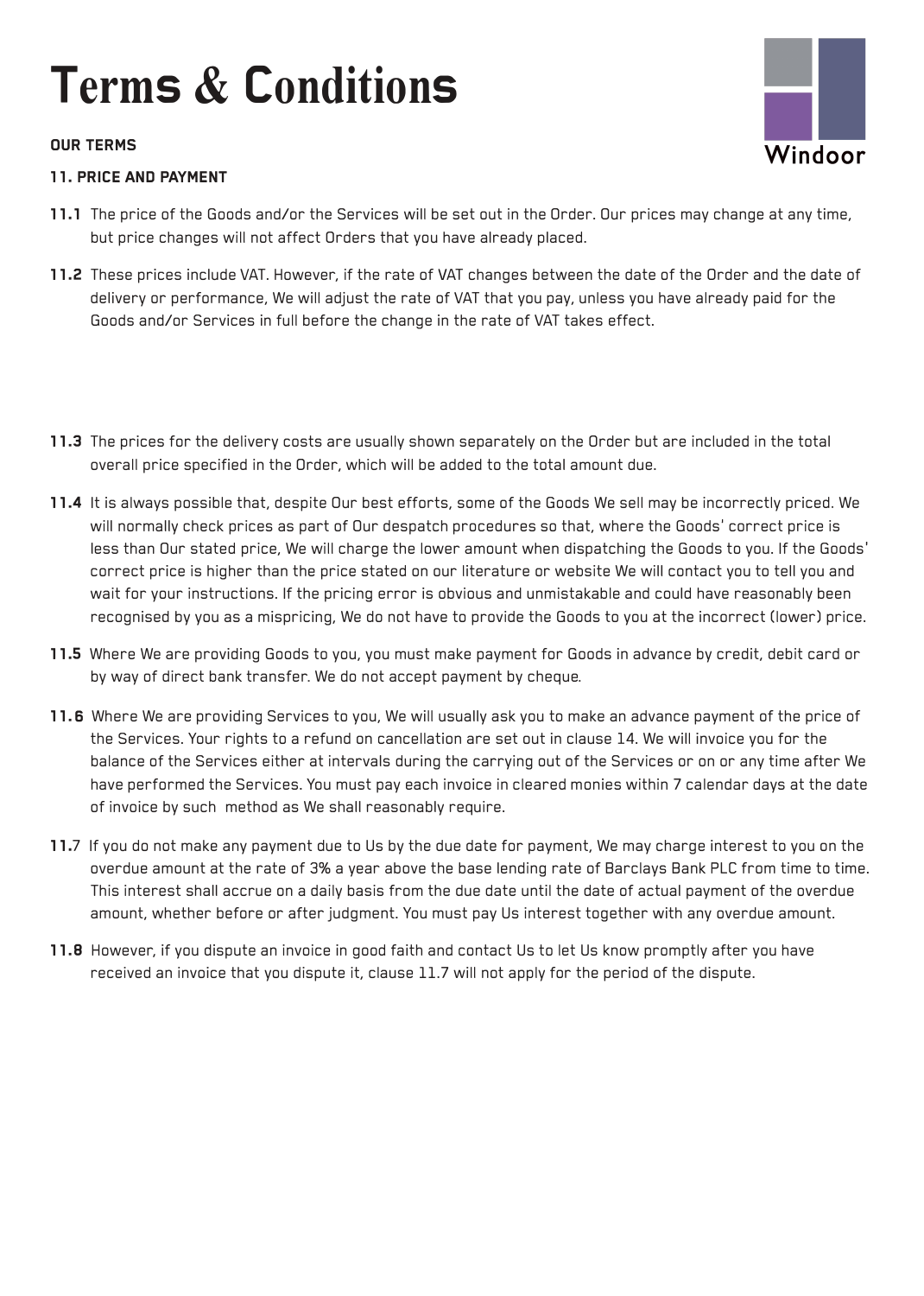# Windoor

### OUR TERMS

### 12. OUR LIABILITY TO YOU

- 12.1 If We fail to comply with these Terms, We are responsible for loss or damage you suffer that is a foreseeable result of Our breach of the Terms or Our negligence, but We are not responsible for any loss or damage that is not foreseeable. Loss or damage is foreseeable if it is an obvious consequence of Our breach or if it was contemplated by you and Us at the time we entered into this contract.
- 12.2 If We are installing the Goods or Product and/or providing Services in your property, unless we have agreed in the scope of works we provide you prior to the Order (for example, you are carrying out renovation works) We will make good any damage to your property caused by Us in the course of installation or performance. However, We are not responsible for the cost of repairing any pre-existing faults or damage to your property that We discover in the course of installation and/or performance by Us.
- 12.3 We only supply the Goods and/or Services or Product for domestic and private use. You agree not to use the Goods and/or Services or Product for any commercial, business or re-sale purpose, and We have no liability to you for any loss of profit, loss of business, business interruption, or loss of business opportunity.
- 12.4 We do not exclude or limit in any way Our liability for:
	- (a) death or personal injury caused by Our negligence or the negligence of Our employees, agents or subcontractors;
	- (b) fraud or fraudulent misrepresentation;
	- Cc) breach of the terms implied by section 12 of the Sale of Goods Act 1979 and by section 2 of the Supply of Goods and Services Act 1982 (title and quiet possession);
	- (d) breach of the terms implied by sections 13, 14 and 15 of the Sale of Goods Act 1979 and sections 3, 4 and 5 of the Supply of Goods and Services Act 1982 (description, satisfactory quality, fitness for purpose and samples); and
	- Ce) defective products under the Consumer Protection Act 1987

### 13. EVENTS OUTSIDE OUR CONTROL

- 13.1 We will not be liable or responsible for any failure to perform, or delay in performance of, any of Our obligations under these Terms that is caused by an Event Outside Our Control.
- 13.2 An Event Outside Our Control means any act or event beyond Our reasonable control, including without limitation strikes, lock-outs or other industrial action by third parties, civil commotion, riot, invasion, terrorist attack or threat of terrorist attack, war (whether declared or not) or threat or preparation for war, fire, explosion, storm, flood, earthquake, subsidence, epidemic or other natural disaster, or failure of public or private telecommunications networks.
- 13.3 If an Event Outside Our Control takes place that affects the performance of Our obligations under these Terms:
	- (a) We will contact you as soon as reasonably possible to notify you; and
	- Cb) Our obligations under these Terms will be suspended and the time for performance of Our obligations will be extended for the duration of the Event Outside Our Control. Where the Event Outside Our Control affects Our delivery of Goods to you, We will arrange a new delivery date with you after the Event Outside Our Control is over. Where the Event Outside Our Control affects Our performance of Services to you, We will restart the Services as soon as reasonably possible after the Event Outside Our Control is over.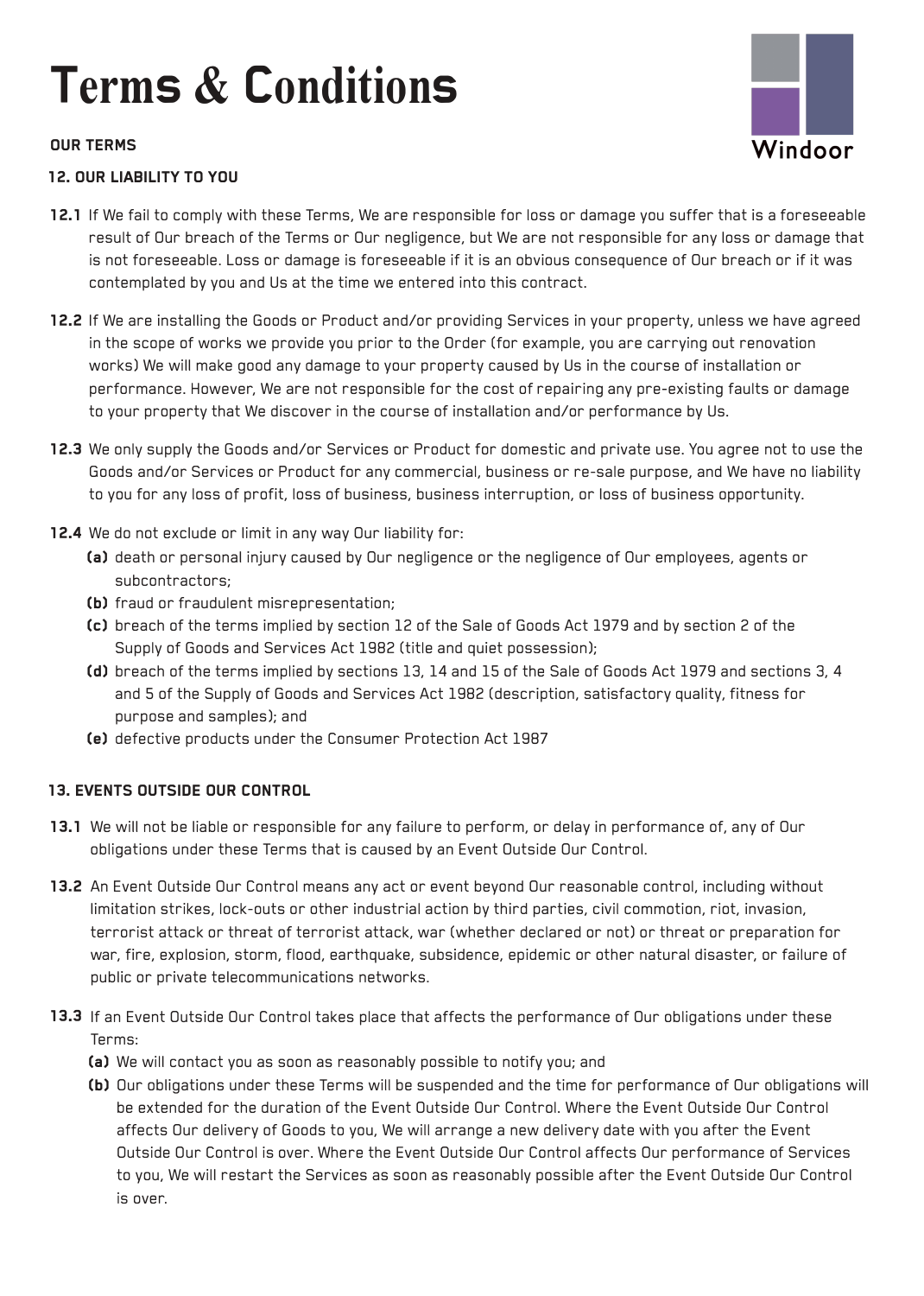

### **OUR TERMS**

### **13. EVENTS OUTSIDE OUR CONTROL**

**13.4** You may cancel the contract if an Event Outside Our Control takes place and you no longer wish Us to provide the Goods and/or Services. Please see your cancellation rights under clause 14. We will only cancel the contract if the Event Outside Our Control continues for longer than two weeks in accordance with Our cancellation rights in clause 14.

### **14. YOUR RIGHTS TO CANCEL AND APPLICABLE REFUND**

- **14.1** PLEASE ENSURE YOU HAVE READ CLAUSE 14.10 CAREFULLY
- **14.2** If you are a consumer subject to certain exceptions you have a legal right to cancel a Contract under the Consumer Contracts (Information, Cancellation and Additional Charges) Regulations 2013 within 7 calendar days from the date of the contract or after 14 days after the date of delivery of Goods or Products. This means that during the relevant period if you change your mind or decide for any other reason that you do not want to receive or keep a Product, you can notify us of your decision to cancel the Contract and receive a refund. Advice about your legal right to cancel the Contract is available from your local Citizens' Advice Consumer Service or Trading Standards office.
- **14.3** Your legal right to cancel a Contract starts from the date we accept your Order by issuing an Order acceptance which is when the Contract between us is formed. Your deadline for cancelling the Contract then depends on what you have ordered and how it is delivered, as set out in the table below:

Your Contract is for a single Product (which is not delivered in instalments on separate days).

Your Contract is for either of the following:

*'f* one part of the Goods which is delivered in instalments on separate days

*'f* multiple Goods which are delivered on separate days.

Your Contract is for the regular delivery of Goods over a set period.

The end date is the end of 14 days after the day on which you receive the Goods.

Example: if we provide you with a dispatch confirmation on 1 January and you receive the Goods on 10 January you may cancel at any time between 1 January and the end of the day on 24 January.

The end date is 14 days after the day on which you receive the last instalment of the Goods or the last of the separate Goods ordered.

Example: if we provide you with a dispatch confirmation on 1 January and you receive the first instalment of your Goods or the first of your separate Goods on 10 January and the last instalment or last separate Product on 15 January you may cancel in respect of all instalments and any or all of the separate Goods at any time between 1 January and the end of the day on 29 January.

The end date is 14 days after the day on which you receive the first delivery of the Goods.

Example: if we provide you with a dispatch confirmation on 1 January in respect of Goods to be delivered at regular intervals over a year and you receive the first delivery of your Goods on 10 January, you may cancel at any time between 1 January and the end of the day on 24 January. 24 January is the last day of the cancellation period in respect of all Goods to arrive during the year.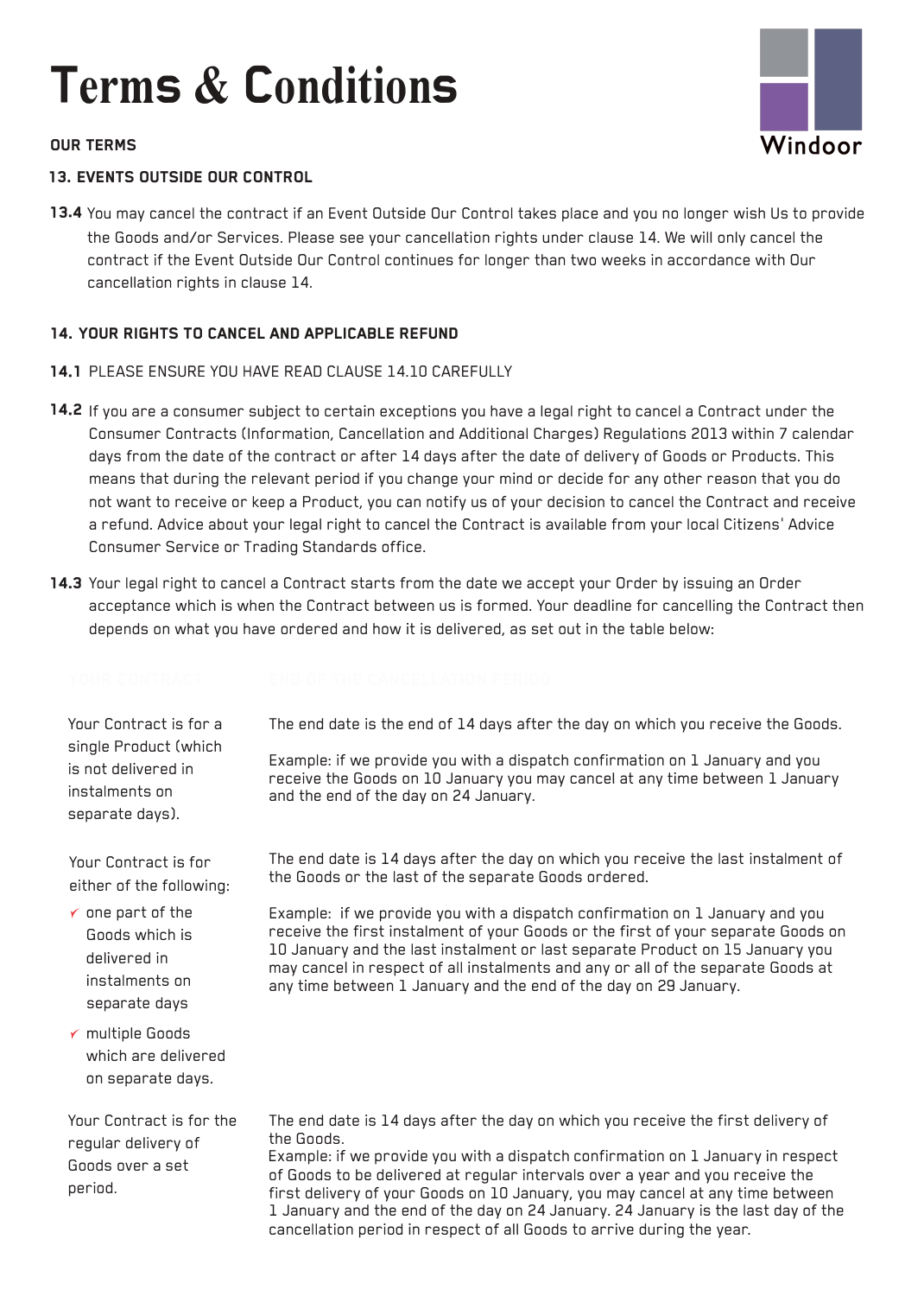### **OUR TERMS**

### **14. YOUR RIGHTS TO CANCEL AND APPLICABLE REFUND**



- **14.4** To cancel a Contract, you just need to let us know that you have decided to cancel. The easiest way to do this is to email us at hello@windooronline.co.uk. Any related credit agreement will automatically be cancelled if you exercise your right to cancel.
- **14.5** If you are e-mailing us or writing to us please include details of your order to help us to identify it. If you send us your cancellation notice by e-mail or by post, then your cancellation is effective from the date you send us the e-mail or post the letter to us. For example, you will have given us notice in time as long as you get your letter into the last post on the last day of the cancellation period or e-mail us before midnight on that day.
- **14.6** If you cancel your Contract we will:
	- **(a)** refund you the price you paid for the Goods. However, please note we are permitted by law to reduce your refund to reflect any reduction in the value of the goods;
	- (b) refund any delivery costs you have paid, although, as permitted by law, the maximum refund will be the costs of delivery by the least expensive delivery method we offer (provided that this is a common and generally acceptable method). For example, if we offer delivery of Goods within 3-5 days at one cost but you choose to have the Goods delivered within 24 hours at a higher cost, then we will only refund what you would have paid for the cheaper delivery option;
	- Cc) make any refunds due to you as soon as possible and in any event within the deadlines indicated below:
		- **Ci)** if you have received the Goods and we have not offered to collect them from you: 14 days after the day on which we receive the Goods back from you or, if earlier, the day on which you provide us with evidence that you have sent the Goods back to us. For information about how to return Goods to us, see clause 14.9;
		- **(ii)** if you have not received the Goods or you have received it and we have offered to collect them from you: 14 days after you inform us of your decision to cancel the Contract.
- **14.7** If you have returned the Goods to us under this clause they are faulty or mis-described, we will refund the price of the Goods in full, together with any applicable delivery charges, and any reasonable costs you incur in returning the item to us.
- **14.8** We will refund you on the credit card or debit card used by you to pay or by way of a direct bank transfer. If you used vouchers to pay for the Product we may refund you in vouchers.
- **14.9** If any Goods have been delivered to you before you decide to cancel your Contract:
	- **(a)** then you must return them to us without undue delay and in any event not later than 14 days after the day on which you let us know that you wish to cancel the Contract. If we have offered to collect the Goods from you we will collect the Products from the address to which they were delivered. We will contact you to arrange a suitable time for collection;
	- Cb) unless the Product is faulty or not as described (in this case, see clause 14.7), you will be responsible for the cost of returning the Products to us. If we have offered to collect the Product from you, we will charge you the direct cost to us of collection.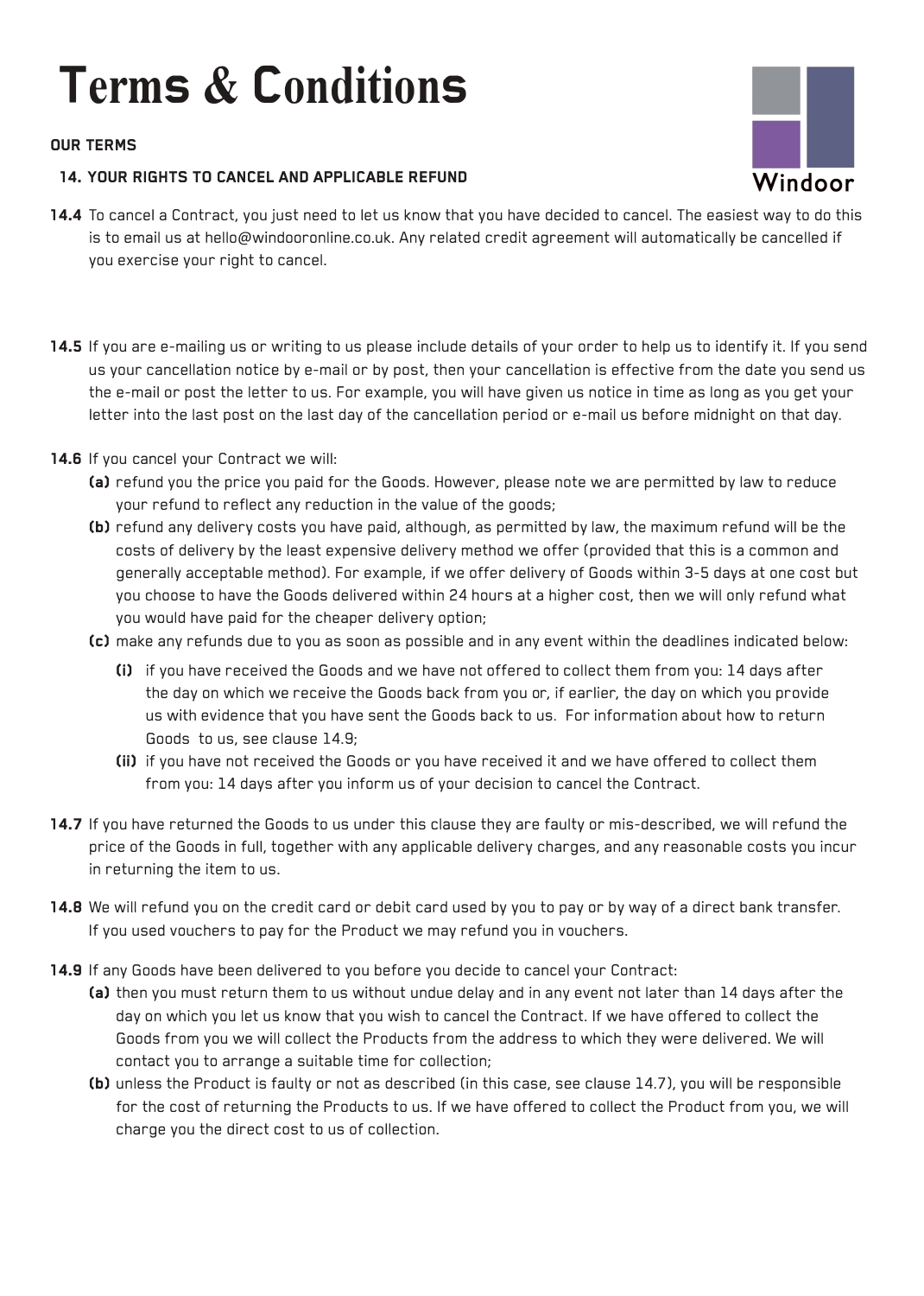### **OUR TERMS**





- **14.10** However, the above cancellation rights set out in this clause do not apply in the case of any made to measure Goods or Products such as windows or doors that we have made specifically to meet your requirements. Unfortunately, as the made-to-measure Goods/Products are made to your requirements, you will not be able to cancel your Order once made (but this will not affect your legal rights as a consumer in relation to made-to-measure Goods that are faulty or not as described). However we will provide you with a right to cancel an Order without charge up to 7 calendar days after placing your Order unless you expressly consent to us commencing manufacture and installation of the Goods/Products before the expiry of this period. To cancel a Contract, you just need to let us know that you have decided to cancel. The easiest way to do this is to email us at hello@windooronline.co.uk. Any related credit agreement will automatically be cancelled if you exercise your right to cancel.
- **14.11** Once We have begun to provide the Services to you, you may cancel the contract for the Services at any time by providing Us with at least 30 calendar days' notice in writing. Any advance payment you have made for Services that have not been provided will be refunded to you.
- **14.12** Once We have begun to provide the Services to you, you may cancel the contract for Services with immediate effect by giving Us written notice if:
	- (a) We break this contract in any material way and We do not correct or fix the situation within 7 days of you asking Us to in writing;
	- (b) We go into liquidation or a receiver or an administrator is appointed over Our assets;
	- Cc) We change these Terms under clause 3.1 to your material disadvantage;
	- (d) We are affected by an Event Outside Our Control.

### **15. OUR RIGHTS TO CANCEL AND APPLICABLE REFUND**

- 15.1 We may have to cancel an Order before the start date for the Services or before the Goods are delivered, due to an Event Outside Our Control or the unavailability of stock or (in the case of Services) key personnel or key materials without which We cannot provide the Services. If this happens:
	- (a) We will promptly contact you to let you know;
	- (b) if you have made any payment in advance for Services that have not been provided to you, or Goods that have not been delivered to you, We will refund these amounts to you;
	- Cc) where We have already started work on your Order for Services or made-to-measure Goods, We will not charge you anything and you will not have to make any payment to Us.
- **15.2** Once We have begun to provide the Services to you, We may cancel the contract for the Services at any time by providing you with at least 30 calendar days' notice in writing. If you have made any payment in advance for Services that have not been provided to you, We will refund these amounts to you.
- **15.3** We may cancel the contract for Services at any time with immediate effect by giving you written notice if:
	- (a) you do not pay Us when you are supposed to as set out in clause 11.7. This does not affect Our right to charge you interest under clause 11.8; or
	- (b) you break the contract in any other material way and you do not correct or fix the situation within 7 days of Us asking you to in writing.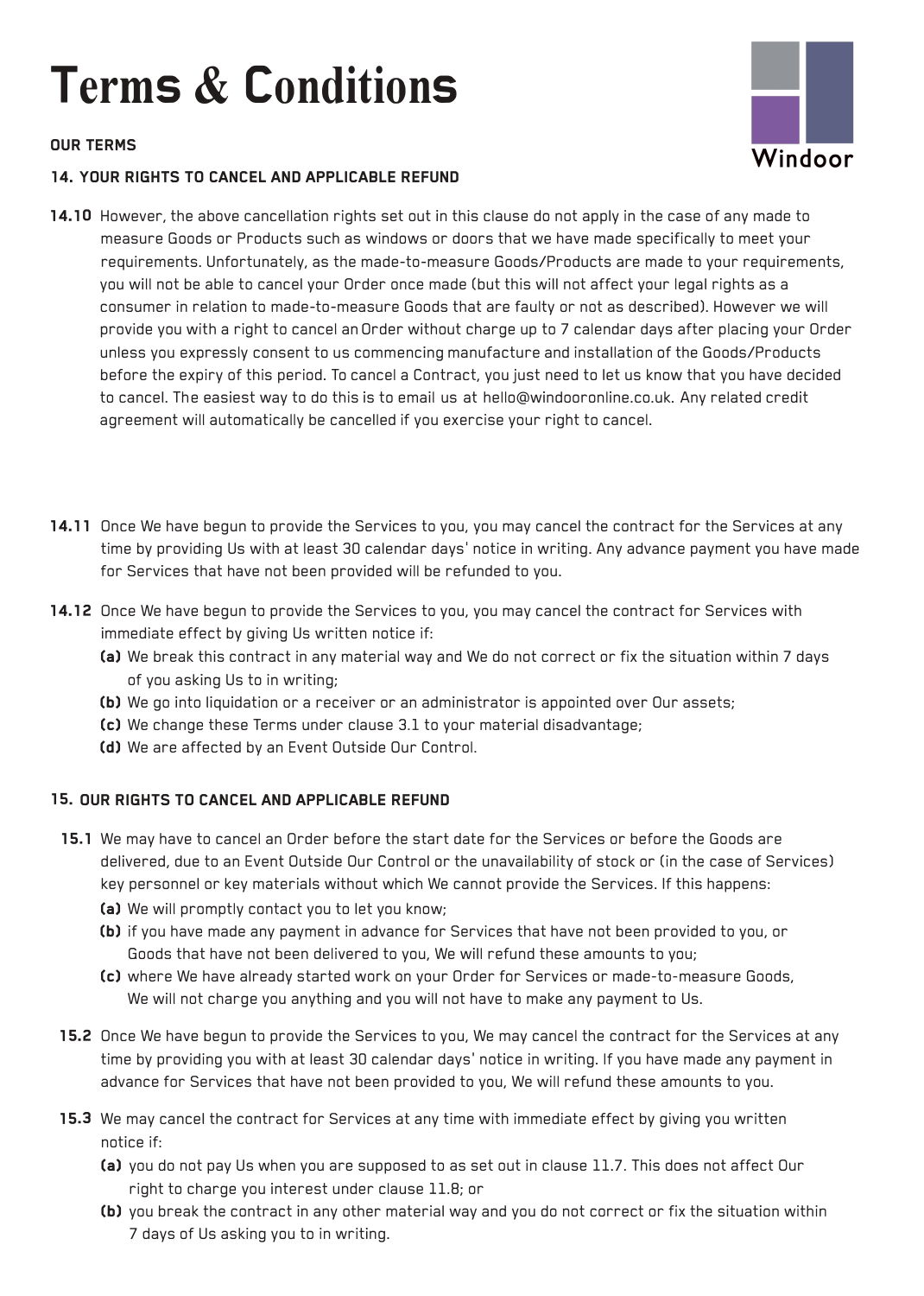### OUR TERMS

### 16. INFORMATION ABOUT US AND HOW TO CONTACT US

- 16.1 We are a company registered in England and Wales. Our company registration number is 11672511 and Our registered office is at 182 Swan Avenue, Bingley, West Yorkshire, BD16 3PA
- 16.2 If you have any questions or if you have any complaints, please contact Us. We will supply you with details of Our complaints procedure.
- 16.3 If you wish to contact Us in writing, or if any clause in these Terms requires you to give Us notice in writing (for example, to cancel the contract for services which We have started to provide), you can send this to Us by e-mail, by hand, or by pre-paid post to Us. We will confirm receipt of this by contacting you in writing. If We have to contact you or give you notice in writing, We will do so by e-mail, by hand, or by prepaid post to the address you provide to Us in the Order.

### 17. HOW WE MAY USE YOUR PERSONAL INFORMATION

- 17.1 We will use the personal information you provide to Us to:
	- (a) provide the Goods and/or Services;
	- (b) process your payment for such Goods and/or Services; and
	- Cc) inform you about similar products or services that We provide, but you may stop receiving these at any time by contacting Us.
- 17.2 You agree that We may pass your personal information to credit reference agencies and that they may keep a record of any search that they do.

### 18. OTHER IMPORTANT TERMS

- 18.1 We may transfer Our rights and obligations under these Terms to another organisation, and We will always notify you in writing if this happens, but this will not affect your rights or Our obligations under these Terms.
- 18.2 You may only transfer your rights or your obligations under these Terms to another person if We agree in writing.
- 18.3 This contract is between you and Us. No other person shall have any rights to enforce any of its terms. However, We may agree to the transfer of the guarantee at clause 9 to the purchaser of your property but before We agree We may ask to inspect the installation to ensure it has not been neglected or misused and will be entitled to charge a reasonable transfer and inspection fee. In the event We agree, we will provide written confirmation to you, and the purchaser of your property will have the benefit of the guarantee at clause 9 if you transfer it to them, but We and you will not need their consent to cancel or make any changes to these Terms. You should inform your solicitors when you instruct them in connection with the sale of your property to contact Us in the early stage of the selling process.